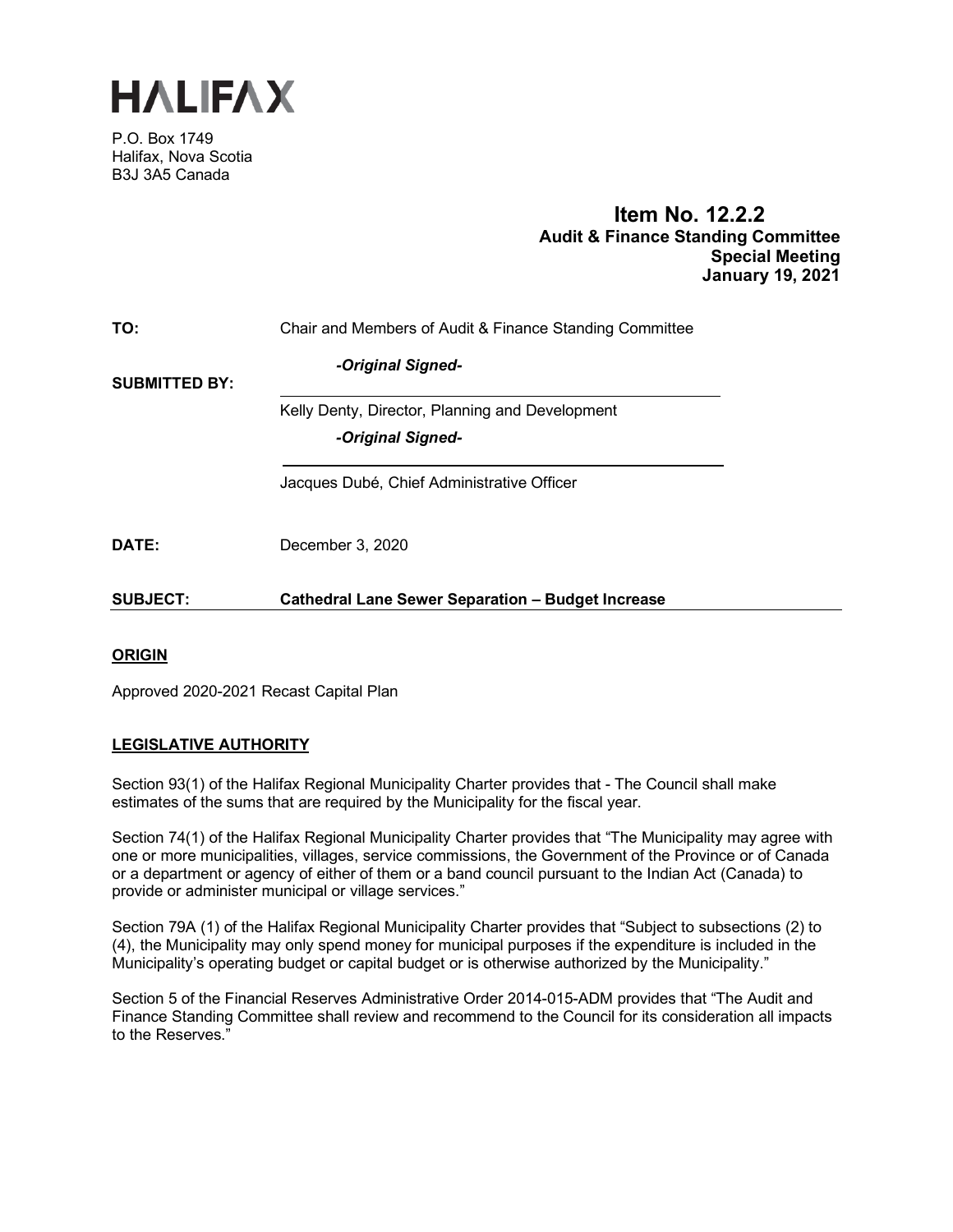## **RECOMMENDATION**

It is recommended that the Audit & Finance Standing Committee recommend that Halifax Regional Council:

1) Authorize a budget increase of \$375,000 to Capital Project No. CT200009 – Wastewater Oversizing; and 2) Authorize an unbudgeted reserve withdrawal of \$375,000 from Q421 – General Contingency Reserve.

#### **BACKGROUND**

The South Park – Cathedral Lane sewer separation project involves the installation of new storm sewer along South Park Street, University Avenue and then to the end of Cathedral Lane.

The above is an outcome of HRM's 2017 Regional Centre Wastewater Servicing Capacity Analysis (LoWSCA) study. This project addresses local and regional sewer capacity issues and is key to facilitating growth. This project is the first part of the program for the Spring Garden Road pocket and is the downstream receiving sewer of future planned sewer separation work along College Street. Being the downstream component makes this project a priority in order to enable future planned development.

#### **DISCUSSION**

Halifax Water's Infrastructure Master Plan took into consideration the outcomes of the LoWSCA study and included identifying work required to accommodate growth on both a regional (Halifax Water responsibility) and local level (Developer responsibility via HRM).

It is noted that Cathedral Lane was not included as a preferred option/route in the 2017 LoWSCA study. The route has changed from the study as a result of the detailed engineering process. The new route provides an optimal solution stemming from the engineering process and is the most cost-effective solution. The route change still achieves the LoWSCA study's objective to provide the required local sewer capacity needed for growth.

The South Park – Cathedral Lane Sewer Separation was tendered by Halifax Water in the summer of 2020 for construction in 2021. The project is jointly funded with HRM based on the pre-tender construction cost estimate; HRM's cost share was calculated to be \$778,000 (Net HST included). The overall project estimate was \$2.96 million (Net HST included).

Unfortunately, the tender results have placed the project significantly over budget at \$4.75 million. Halifax Water, along with their consultant, have completed a full bid analysis and cost comparison. Considering the outcome of the bid analysis and cost comparison review, it has been concluded that the tendered results are indeed a reasonable competitive fair market value for the proposed work and that the cost difference can be attributed to the construction industry's valuation of the work and the risks involved.

A cost sharing agreement was finalized between HRM and Halifax Water based on the pre-tender cost estimate of \$778,000. As per the tender results, HRM's share has increased from \$778,000 to \$1.25 million. Therefore, additional funding as discussed in the Financial Implications section of this report is required. The tender cannot be awarded until all budget approvals are in place.

HRM's share of this project represents the developer's share of the wastewater infrastructure oversizing along key growth corridors within the Regional Centre, and the 2020/21 capital budget anticipated that the Developer share would be recovered through an LIC collected as properties develop along the corridors.